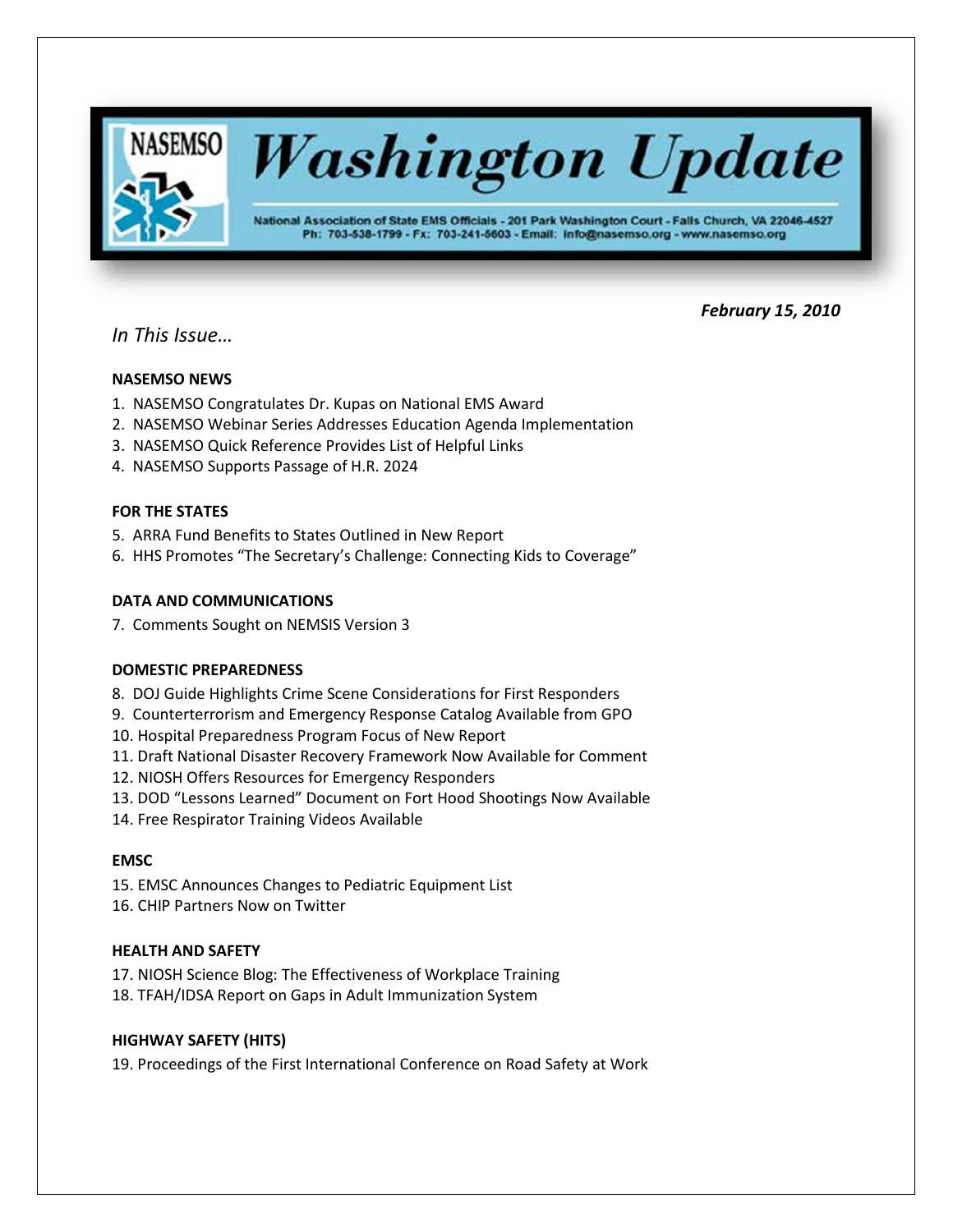# **TRAUMA**

20. QuickStat Highlights Distribution of Injury for US 2004-2007

#### **FEDERAL PARTNERS**

- 21. New NIOSH Internet Site Highlights Regulatory Agenda
- 22. Recession Expected to Impact Growth in National Health Expenditures
- 23. NTSB to Reveal Annual "Most Wanted" List

# **INDUSTRY NEWS**

- 24. FDA Announces Voluntary Recall of Cardiac Science Automated External Defibrillators
- 25. FDA Alerts Healthcare Community of Medication Use Errors Related to Maalox Total Relief
- 26. FDA Announces Recall of BD Q-Syte Luer Access Devices
- 27. SCPC Highlights National Heart Failure Awareness Week
- 28. Canadian Government Works to Improve Paramedic Job Mobility

#### **JOB ANNOUNCEMENTS**

29. WV State EMS Medical Director 30. CDC OPHPR Director

### **INTERESTING ABSTRACTS OR WEBCASTS**

31. Out-of-Hospital Endotracheal Intubation Experience and Patient Outcomes

- 32. Doctors Develop Life-Saving, Low-Cost Ventilators for Emergency, Rural and Military Use
- 33. IMGs in Non-Physician Health Care Positions

#### **UPCOMING EVENTS**

\*\*Statewide EMS Conferences\*\*

\*\*National Conferences and Special Meetings\*\*

#### **1. NASEMSO Congratulates Dr. Kupas on National EMS Award**

Dr. Douglas Kupas, chairman of NASEMSO's EMS Medical Directors Council, was recently bestowed the prestigious Keith Neely Outstanding Contribution to EMS Award by the National Association of EMS Physicians (NAEMSP.) The award is given annually to an active or past NAEMSP member who has provided significant leadership to the organization. Dr. Kupas has served in multiple NAEMSP leadership positions, including Chairman of the Rural Affairs Committee, Chairman of the Standards and Practices Committee, member of the Board of Directors, and co-principal Investigator on an NAEMSP grant. He is the Commonwealth EMS Medical Director for the state of Pennsylvania. Congratulations, Doug!

#### **2. NASEMSO Webinar Series Addresses Education Agenda Implementation**

The National Association of State EMS Officials (NASEMSO) will host a series of webinars in 2010 intended to assist stakeholders with implementation of the *Education Agenda*. Topics may change depending on the needs of the EMS community. Speakers and registration information will be posted on the NASEMSO web site and widely disseminated as more information becomes available. The second in the series entitled "Overview of the EMS Education Standards and Instructional Guidelines," is set for Thursday, Feb. 25, 2010, at 3:00-4:00 p.m. Eastern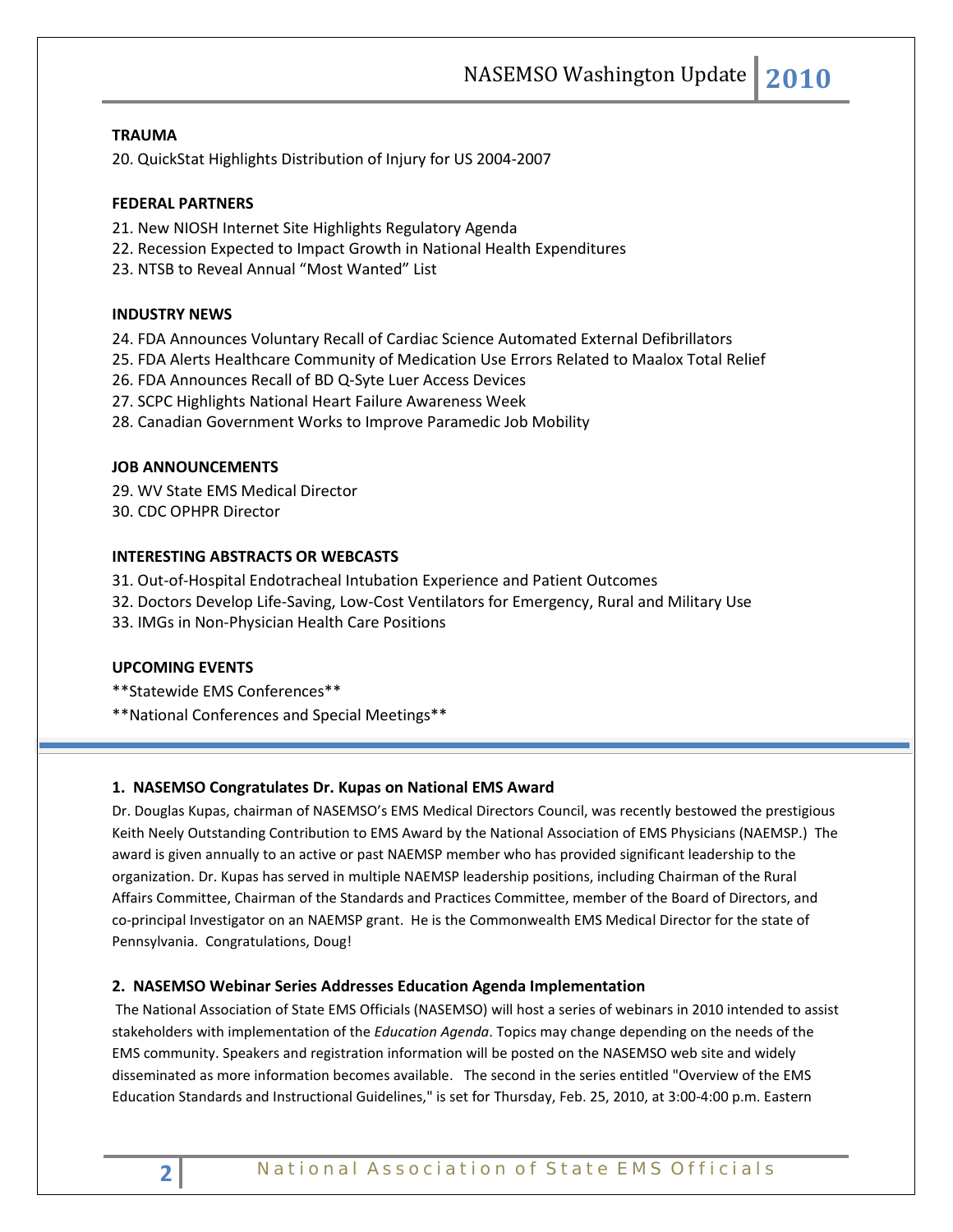time. In this session, Debra Cason, Principal Investigator for the EMS Education Standards, will discuss the advantages of using education standards over a standardized curriculum and how the new Education Standards compliment the National Scope of Practice Model. [Register here: space is limited, so reserve your seat now.](https://www2.gotomeeting.com/register/332307883) After registering, you will receive a confirmation email containing information about joining the webinar. Please also see ou[r Schedule of 2010 Webinars](http://www.nasemso.org/EMSEducationImplementationPlanning/documents/ImplementationoftheEMSEducationAgendaPressRelease-2010Webinars.pdf) for more information.

# **3. NASEMSO Quick Reference Provides List of Helpful Links**

To facilitate the ease of identifying and locating resources that support Education Agenda implementation, NASEMSO has created a quick reference with links where interested persons can click and download specific resource documents. Click here to download ["Where Can I Find…"](http://www.nasemso.org/EMSEducationImplementationPlanning/documents/WhereCanIFind.pdf)

#### **4. NASEMSO Supports Passage of H.R. 2024**

NASEMSO joins the American Association of State Highway and Transportation Officials (AASHTO) in support of H.R. 2024, "Commercial Motor Vehicle Advanced Safety Technology Tax Act of 2009," which would provide tax incentives for installation of available technology to prevent or mitigate what a 2006 NHTSA/Federal Motor Carrier Safety Administration study found were the leading causes of crashes involving large trucks. The device types that would qualify the trucking firms for tax breaks align with the study findings and prevent crashes related to brake failures, lane departure, rollovers, and colliding with cars in front of them. NASEMSO's interest is in safer trucks, fewer crashes, and more widespread market availability and affordability of such devices so that they become mainstream considerations for ambulances and heavy emergency response vehicles.

#### **5. ARRA Fund Benefits to States Outlined in New Report**

A year ago Congress passed H.R. 1, the American Recovery and Reinvestment Act, commonly known as the ARRA. In the three months prior to the Act, the nation lost 2.2 million jobs. Financial institutions were on the brink of collapse, and the "Great Recession" was being recognized for what it was – the most calamitous economic downturn since the Great Depression. VP Biden lead the implementation of the Act, with a focus on getting its efforts underway quickly, watching the taxpayers' funds carefully, and putting America back to work. The initial concentration of ARRA funds went out through payments to states and individuals. A new report provides an overview of the first year of implementation efforts, including a sample of projects funded in the states. Read the [report here…](http://www.whitehouse.gov/Recovery)

#### **6. HHS Promotes "The Secretary's Challenge: Connecting Kids to Coverage"**

Exactly one year after President Obama signed the Children's Health Insurance Program Reauthorization Act, HHS has announced that 2.6 million more children were served by Medicaid or the Children's Health Insurance Program (CHIP) at some point over the past year, releasing "The Children's Health Insurance Program Reauthorization Act One Year Later: Connecting Kids to Coverage," a comprehensive review of the past year's accomplishments in finding and enrolling children in health coverage. In a recent press event, Secretary Sebelius also highlighted "The Secretary's Challenge: Connecting Kids to Coverage," a five-year long campaign that will challenge federal officials, governors, mayors, community organizations, tribal leaders and faith-based organizations to build on this success and enroll the nearly five million uninsured children who are eligible for Medicaid or CHIP but are not enrolled. For more information, click [here.](http://www.hhs.gov/news/press/2010pres/02/20100204a.html)

# **7. Comments Sought on NEMSIS Version 3**

The NEMSIS Version 3 Final Draft is now available for download and review. This is the second of 3 draft documents leading to a final Version 3 dataset in May of 2010. During this same time period the NEMSIS dataset is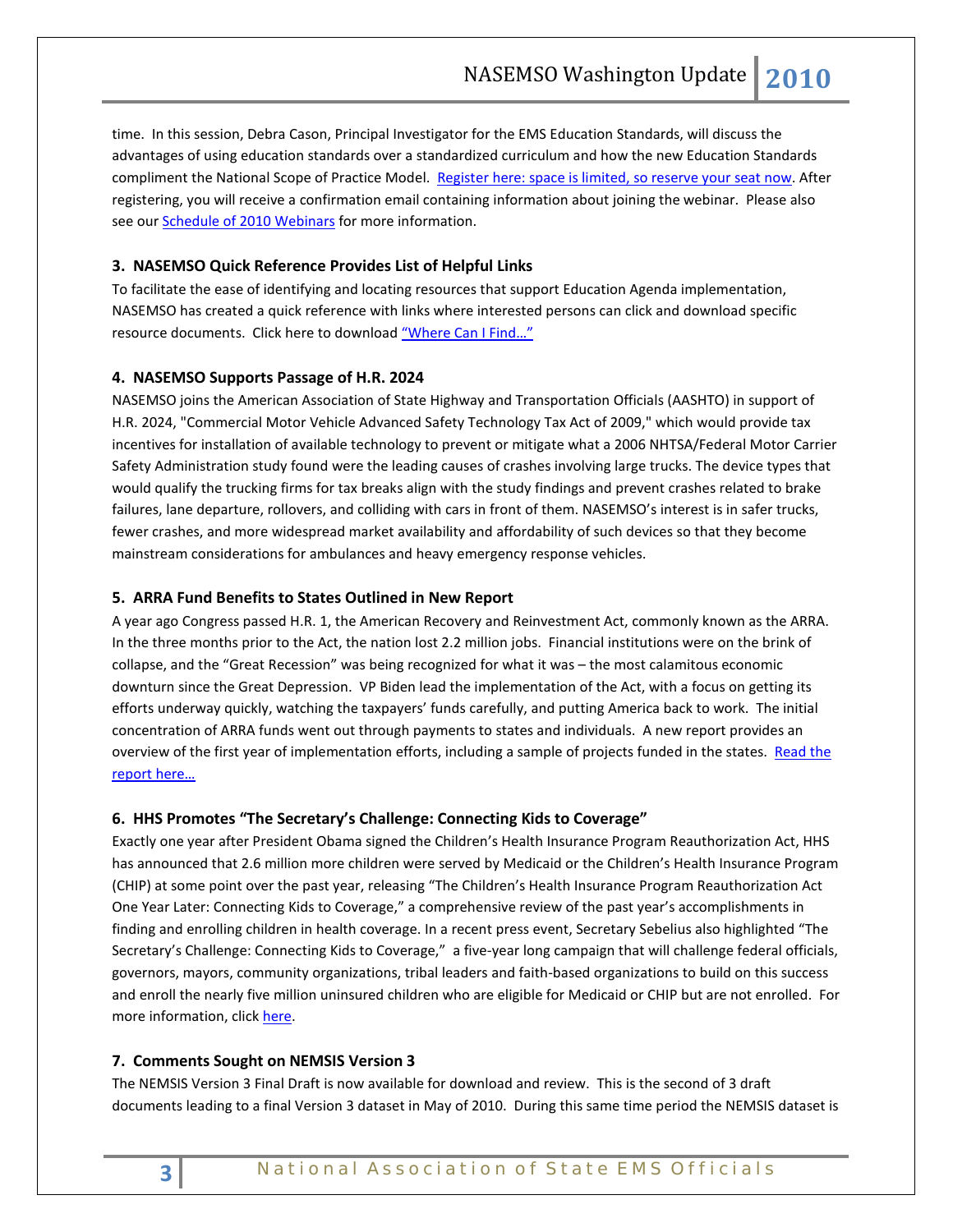migrating into the HL7 based standards with a goal of formal HL7 balloting and approval ending in 2012. The goal of this draft release is to allow all NEMSIS users, EMS experts, and interested parties to review the dataset and provide comments and/or suggestions through the NEMSIS website a[t www.NEMSIS.org.](http://www.nemsis.org/) To focus this review, the draft 2 document has been consolidated to provide only the key information relative to data collect data collection and application. Software related business logic/rules, XML structure, data element value codes, and Version 2 to 3 translational mapping is not included in this public comment. A separate public comment period will be provided for the business logic and XML structure components of NEMSIS Version 3 in the 2<sup>nd</sup> quarter of 2010. The first few pages of the NEMSIS Version 3 Draft provide an overview and summary of the document. Additional content will be provided over the next week to better describe the changes between Version 2 and Version 3. For additional information, please click [here.](http://www.nemsis.org/support/version3Info.html)

- To view the Final Draft of the NEMSIS Version 3 Dataset **[Click Here](http://www.nemsis.org/media/pdf/NEMSISV3Draft2.pdf)**
- To view the Final Draft of proposed NEMSIS Version 3 National and State Performance Measures **[Click](http://www.nemsis.org/media/pdf/NEMSISV3PerfMeasures.pdf)  [Here](http://www.nemsis.org/media/pdf/NEMSISV3PerfMeasures.pdf)**
- To view the NEMSIS Version 2 to Version 3 Change Summary Document **[Click Here](http://www.nemsis.org/media/pdf/NEMSISV3SectionChangeSummary.pdf)**

Public Comments will be accepted online through the NEMSIS website beginning Monday (February 8th) through March 31st, 2010. Comments prior to March 1, 2010 are appreciated.

### **8. DOJ Guide Highlights Crime Scene Considerations for First Responders**

The Department of Justice's *Electronic Crime Scene Investigation: A Guide for First Responders, Second Edition* is intended for first responders to a variety of crime scenes who may have the responsibility of protecting, recognizing, collecting, and preserving electronic evidence at the scene. The first chapter profiles the types of electronic devices commonly encountered in crime scenes, provides a general description of each type of device, and describes the potential evidence that may be found in each type of equipment. Chapter 2 lists the investigative tools and equipment recommended for the collection, packaging and transportation of electronic evidence. Chapter 3 focuses on securing and evaluating the crime scene, and outlines the steps necessary to ensure the safety of all persons at the scene while protecting the integrity of all evidence—traditional and electronic. Chapter 4 provides guidelines for documenting the scene while chapter 5 covers evidence-collection procedures. Chapter 6 then addresses procedures for packaging, transportation and storage of electronic evidence. The concluding chapter provides guidelines for the forensic examination of electronic evidence by 14 crime categories. A glossary completes the guide. For more info, click [here.](http://www.ojp.usdoj.gov/nij/pubs-sum/219941.htm)

#### **9. Counterterrorism and Emergency Response Catalog Available from GPO**

The U.S. Government Printing Office (GPO) recently published a catalog of its counterterrorism and emergency response publications for the use of law enforcement and first responder personnel nationwide. To make this resource more readily available, this catalog can now be found on the GPO Web site at: [http://bookstore.gpo.gov/collections/tswg.jsp.](http://links.govdelivery.com/track?type=click&enid=bWFpbGluZ2lkPTcxMTQyOSZtZXNzYWdlaWQ9UFJELUJVTC03MTE0MjkmZGF0YWJhc2VpZD0xMDAxJnNlcmlhbD0xMjE1NjczODU1JmVtYWlsaWQ9cm9iaW5zb25AbmFzZW1zby5vcmcmdXNlcmlkPXJvYmluc29uQG5hc2Vtc28ub3JnJmV4dHJhPSYmJg==&&&102&&&http://bookstore.gpo.gov/collections/tswg.jsp) Just click on the catalog cover to find this key tool in the fight against terrorism. *"Focus on Counterterrorism, Emergency Response, and Law Enforcement Publications"* features books on chemical and biological threats, forensics, and intelligence, as well as a special section on counterterrorism publications from the Federal Government's Technical Support Working Group (TSWG). TSWG publications are available only from the U. S. Government Printing Office. All of these publications are designed specifically for the law enforcement and emergency preparedness communities.

#### **10. Hospital Preparedness Program Focus of New Report**

In 2007, the U.S. Department of Health and Human Services (HHS) contracted with the Center for Biosecurity of UPMC to conduct a 2-year, comprehensive assessment of the HHS Hospital Preparedness Program (HPP), from the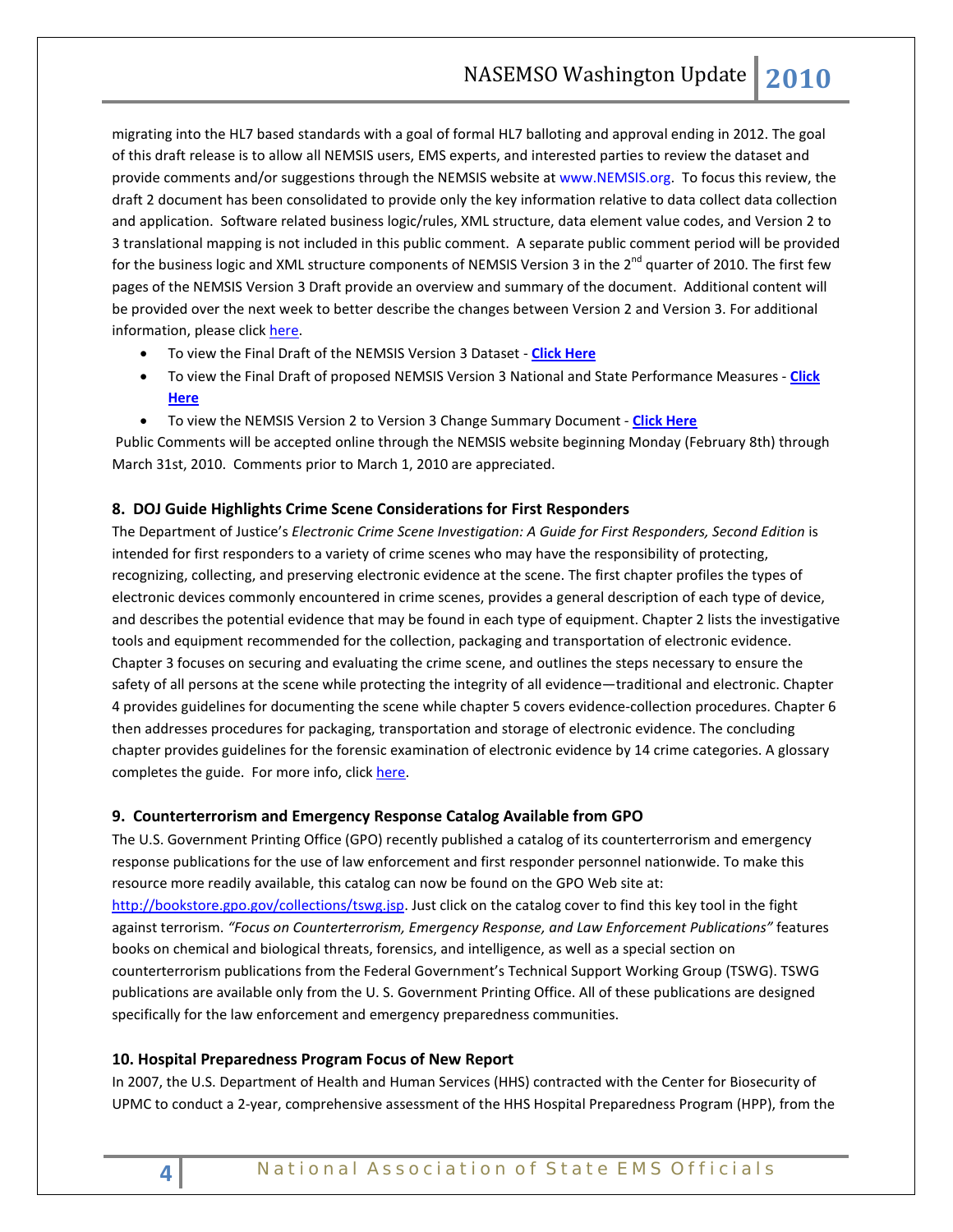time of its establishment in 2002 through mid-2007, and to develop recommendations for improving and evaluating future hospital preparedness efforts. This document, *[The Next Challenge in Healthcare Preparedness:](http://www.upmc-biosecurity.org/website/resources/publications/2010/pdf/2010-01-29-prepreport.pdf)  [Catastrophic Health Events](http://www.upmc-biosecurity.org/website/resources/publications/2010/pdf/2010-01-29-prepreport.pdf) (Preparedness Report)*, is the third major deliverable of this project. It builds upon the findings and recommendations of the earlier reports of this project, including the *Descriptive Framework for Healthcare Preparedness for Mass Casualty Events (Descriptive Framework)* and *Hospitals Rising to the Challenge: The First Five Years of the U.S. Hospital Preparedness Program and Priorities Going Forward (Evaluation Report*).

# **11. Draft National Disaster Recovery Framework Now Available for Comment**

The Department of Homeland Security's (DHS) Federal Emergency Management Agency (FEMA), in coordination with the interagency Long Term Disaster Recovery Working Group, issued a draft of the *National Disaster Recovery Framework.* The comment period commenced when the report was posted to the Federal Register, and it will run from that time through Feb. 26, 2010. This comment period continues the extensive stakeholder outreach efforts undertaken by the interagency Long Term Disaster Recovery Working Group, established in October 2009 by President Obama and co-chaired by Secretary of Homeland Security Janet Napolitano and Secretary of Housing and Urban Development Shaun Donovan. Prior to today's release, the *Recovery Framework* was developed based on input from all levels of government, the private sector, academic and emergency management communities, voluntary and non-profit organizations, and a wide array of associations and organizations. This input was collected through meetings and briefings across the country; online engagement; and a series of video teleconferences and stakeholder forums in five key cities. Individuals, and other interested parties, who wish to submit comments can obtain a comment form and instructions for submission beginning next week by visiting at [www.regulations.gov,](http://www.regulations.gov/) in Docket ID: FEMA-2010-0004. The comment period will close February 26, 2010. Program Advisor Leslee Stein-Spencer is coordinating NASEMSO's response. Interested parties should provide input to Leslee asap to be included in the organization's response. View the documents-- FEMA Advisory on Draft National [Disaster Recovery Framework](http://www.fema.gov/news/newsrelease.fema?id=50366) and [Draft National Disaster Recovery Framework.](http://www.fema.gov/pdf/recoveryframework/omb_ndrf.pdf)

# **12. NIOSH Offers Resources for Emergency Responders**

As emergency responders are deployed to find survivors, save lives, and speed relief aid to earthquake-devastated Haiti, it is imperative to protect them from work-related injury and illness in the line of duty. NIOSH highlights its emergency response resources for search and rescue teams, fire fighters, and other responders at <http://www.cdc.gov/niosh/topics/emres/> .

#### **13. DOD "Lessons Learned" Document on Fort Hood Shootings Now Available**

Following the tragic shooting at Fort Hood, Texas, on Nov. 5, 2009, Defense Secretary Robert M. Gates established the "Department of Defense Independent Review Related to Fort Hood" to examine the circumstances behind this tragedy. A news conference was recently held to announce the final report of the *Department of Defense Review of Fort Hood Shootings* (2010). Chapter 4 of the document addresses relevant emergency response challenges related to the incident and identifies issues associated with interoperability between military and civilian disciplines, calling for an accelerated timeline for compliance with the Installation Emergency Management program (which includes directing the Services to attain full interoperability under the NIMS.) The report also includes a recommendation for a policy that provides implementation guidance for Enhanced 9-1-1 services. (A video of the press conference is available at [http://www.c-spanvideo.org/program/291372-2.\)](http://www.c-spanvideo.org/program/291372-2) Go to *[Protecting the](http://www.defense.gov/pubs/pdfs/DOD-ProtectingTheForce-Web_Security_HR_13Jan10.pdf)  [Force: Lessons learned from Fort Hood.](http://www.defense.gov/pubs/pdfs/DOD-ProtectingTheForce-Web_Security_HR_13Jan10.pdf)*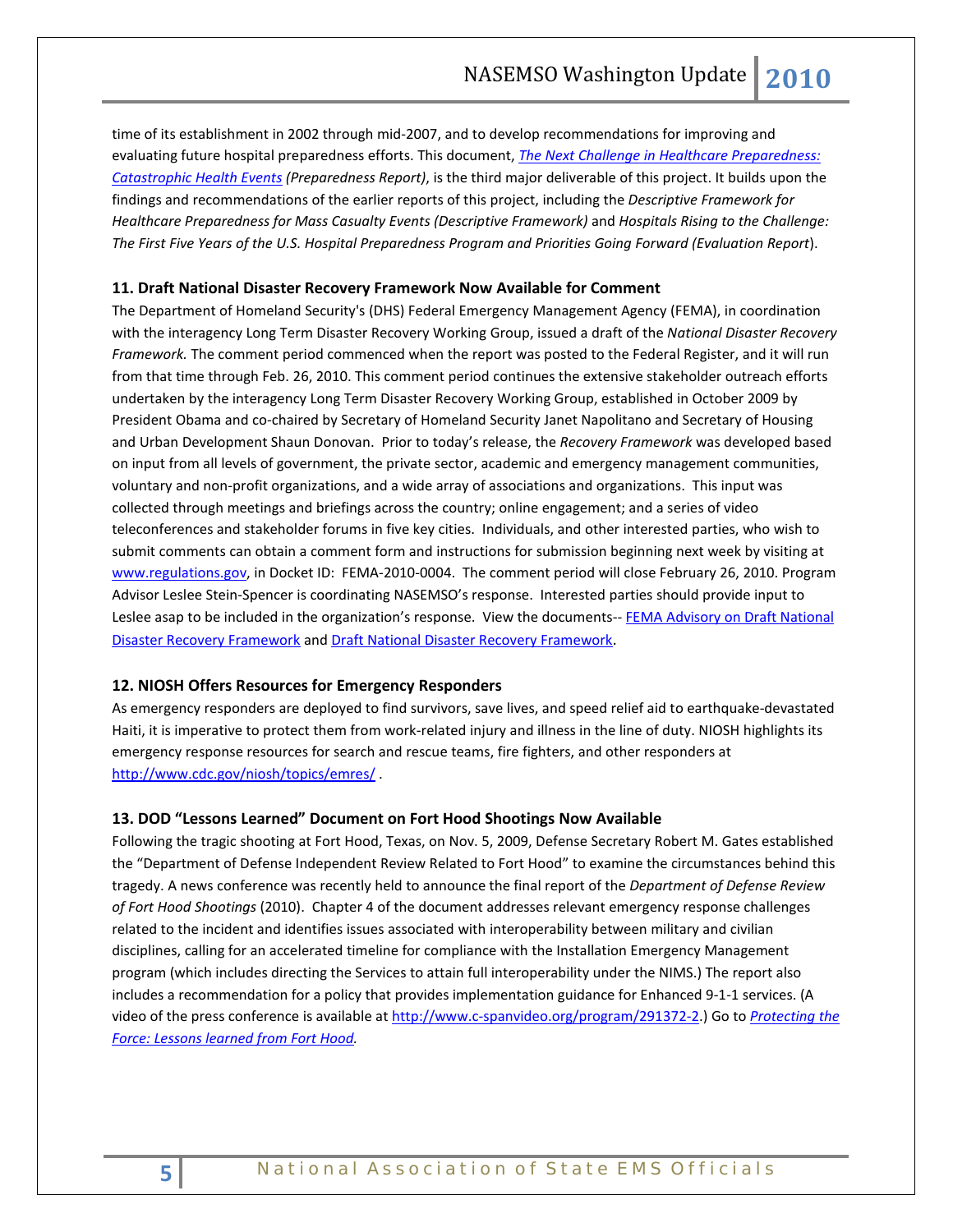#### **14. Free Respirator Training Videos Available**

NIOSH and OSHA have produced two 5-minute videos on respirator training: The Difference Between Respirators and Surgical Masks and Respirator Safety, which includes instructions on donning (putting on) and doffing (taking off) and user seal checks. These videos are available in both English and Spanish and are available for download at [http://www.osha.gov/SLTC/respiratoryprotection/index.html.](http://www.osha.gov/SLTC/respiratoryprotection/index.html) In related news, NIOSH Publication No. 2010-131: How to Properly Put on and Take off a Disposable Respirator is now available here.

#### **15. EMSC Announces Changes to Pediatric Equipment List**

The EMSC Program has updated an item on the Recommended Pediatric Equipment list for BLS and ALS ambulances. After a survey and lengthy discussion among experts, States and Territories will now be allowed to carry UNCUFFED AND/OR CUFFED Endotracheal (ET) Tubes for sizes 2.5 to 8.0. This change affects EMSC Performance Measure 73, which requires that all States and Territories have essential pediatric equipment and supplies as outlined in national guidelines. Grantees should have recently received an electronic copy of the updated equipment list via email. A hard copy of the document, intended for inclusion in implementation manuals, has also been distributed by mail. For more information, clic[k here.](http://www.childrensnational.org/files/PDF/EMSC/ForGrantees/Equipment_Checklist_for_PMs.pdf)

#### **16. CHIP Partners Now on Twitter**

Twitter is a way to communicate and stay connected through the exchange of quick, frequent messages. People write short updates, often called "tweets" of 140 characters or fewer. "Following" someone on Twitter simply means receiving their Twitter updates. When you follow someone, every time they post a new message, it will appear on your Twitter home page. You can now follow CHIP partners on Twitter by searching for IKNgov. Click the 'follow' button next to IKNgov's information, and a confirmation message will appear. Once you are signed up, you can help spread the word about kids health—just use the hashtag #kidhlth . Below are some examples of the things you'll learn by following CHIP on Twitter:

- A family's uninsured kids may be eligible for children's health insurance now, even if they have been turned down in the past.
- A 2009 Johns Hopkins study estimates 17,000 kids in the U.S. may have died in the past 20 years because they did not have health coverage.
- #kidhlth States Get Bonuses For Boosting Enrollment In Children's Health Coverage. Read more: <http://tinyurl.com/ycu9mhn>

For more information on IKN, go t[o http://www.insurekidsnow.gov/.](http://www.insurekidsnow.gov/)

#### **17. NIOSH Science Blog: The Effectiveness of Workplace Training**

To better understand if occupational health and safety training and education programs have a beneficial effect on workers and businesses, the National Institute for Occupational Safety and Health (NIOSH) in collaboration with the Institute for Work and Health (IWH), Ontario, Canada, conducted a review of some of the recent research in this area. NIOSH and IWH released released ["A Systematic Review of the Effectiveness of Training & Education for](http://www.cdc.gov/niosh/topics/Training/sys_review_education_training_2010.html)  [the Protection of Workers.](http://www.cdc.gov/niosh/topics/Training/sys_review_education_training_2010.html)" This report shows that investment in training results in positive changes in worker knowledge and skills, attitudes, and behavior. These results are encouraging given that a primary purpose for workplace training is to impart new skills/behaviors that are transferred into the workplace. However, this research revealed that training as a lone intervention has not been demonstrated to have an impact on reducing injuries or symptoms.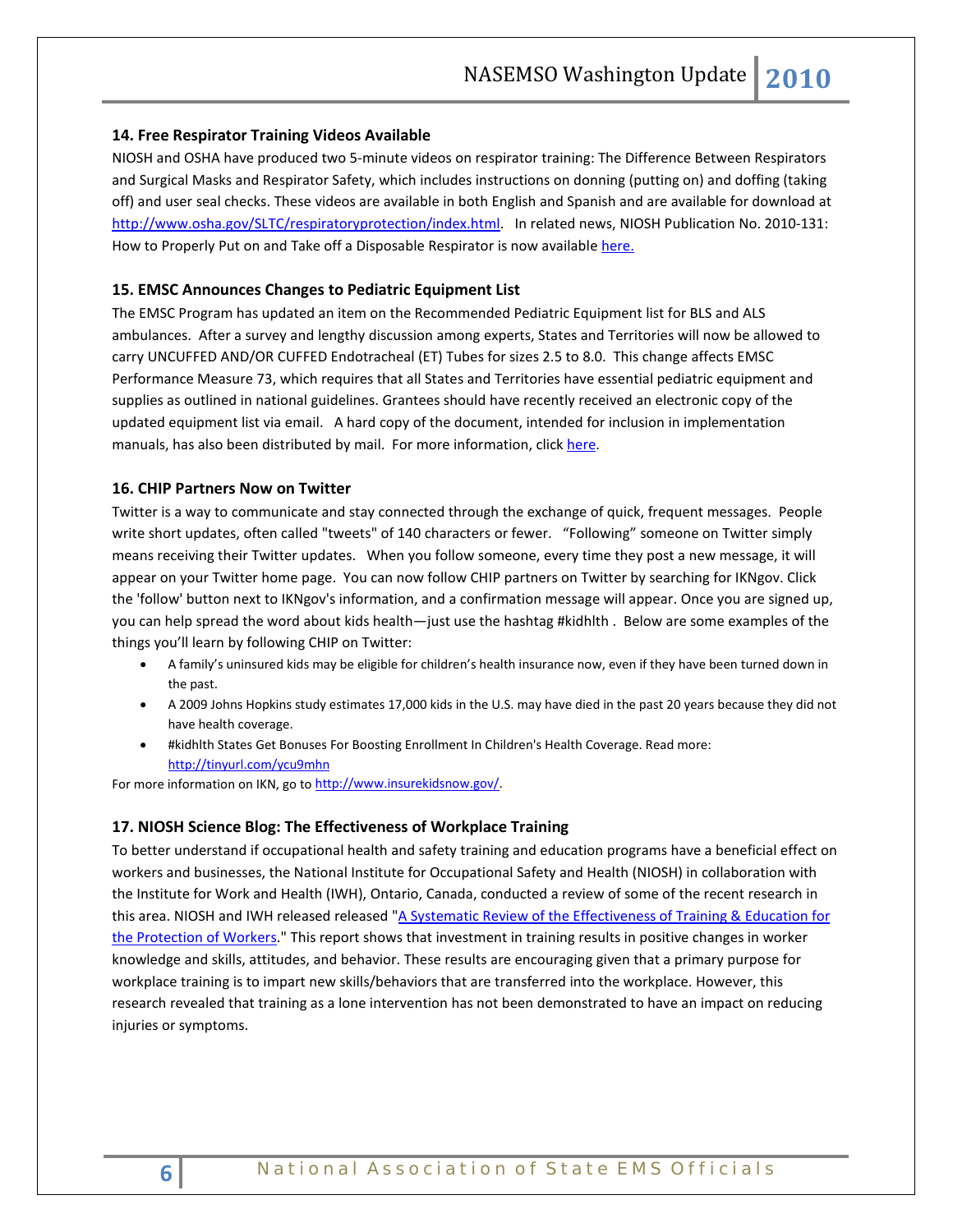### **18. TFAH/IDSA Report on Gaps in Adult Immunization System**

Trust for America's Health and the Infectious Diseases Society of America released a new report today called Adult Immunization: Shots to Save Lives. The report finds that millions of American adults go without routine and recommended vaccinations each year. The result is an estimated 40,000 to 50,000 preventable deaths, many thousands of preventable illnesses, and over \$10 billion in preventable health care costs each year. The report also includes state-by-state rates of vaccination of seniors against pneumonia. Read the repor[t here.](http://healthyamericans.org/)

#### **19. Proceedings of the First International Conference on Road Safety at Work**

The inaugural international conference on road safety at work, organized by the US National Institute for Occupational Safety and Health (NIOSH) and partners including the World Health Organization, Pan American Health Organization, International Labor Organization, US Department of State, and National Safety Council was held in Washington DC 16-18 February, and attended by more than 220 delegates from 40+ countries. All the presentations that are currently available from the conference are available [here.](http://www.virtualriskmanager.net/main/aboutus/niosh.php)

# **20. QuickStat Highlights Distribution of Injury for US 2004-2007**

During 2004--2007, an average of 33.5 million injuries were reported each year. Among females, 54% of injuries occurred inside or outside of the home, compared with 42% of injuries among males. Injuries among males were more likely to occur in recreation areas (17%) and commercial areas (13%) than injuries among females. Chen LH, Warner M, Fingerhut L, Makuc D. *Injury episodes and circumstances: National Health Interview Survey, 1997--2007.* Vital Health Stat 2009;10(241) is availabl[e here.](http://www.cdc.gov/nchs/data/series/sr_10/sr10_241.pdf)

#### **21. New NIOSH Internet Site Highlights Regulatory Agenda**

NIOSH has released a new Web page [\(http://www.cdc.gov/niosh/regulatory.html\)](http://www.cdc.gov/niosh/regulatory.html) designed to make it easier for stakeholders to find, read, and track NIOSH's proposed regulations and regulatory changes. The new Web page lists and links to the proposed regulations and regulatory changes that NIOSH has posted on the federal government's Unified Regulatory Agenda (as required by EO 12866 Section 4(b).)

#### **22. Recession Expected to Impact Growth in National Health Expenditures**

Growth in national health expenditures (NHE) in the United States is expected to have increased faster than the growth in the Gross Domestic Product (GDP) last year, according to a report issued today by the Centers for Medicare & Medicaid Services (CMS). The report was prepared by CMS's Office of the Actuary and published online by the journal *Health Affairs*. In 2009, NHE is projected to have reached \$2.5 trillion and grown 5.7 percent, up from 4.4 percent in 2008 (the latest available historical year), while GDP, with the economy still in recession, is anticipated to have declined 1.1 percent. Note that although we are in the year 2010, health spending estimates for 2009 represent projections as data for all of calendar year 2009 are not yet available. The health care spending projection data can be found on th[e CMS web site.](http://www.cms.hhs.gov/NationalHealthExpendData/03_NationalHealthAccountsProjected.asp) To view this Fact Sheet (2/4/) in its entirety, visit CMS's website at: [http://www.cms.hhs.gov/apps/media/fact\\_sheets.asp.](http://www.cms.hhs.gov/apps/media/fact_sheets.asp)

# **23. NTSB to Reveal Annual "Most Wanted" List**

The National Transportation Safety Board will hold a public Board meeting Thursday, February 18, at 9:30 a.m., in its Board Room and Conference Center, 429 L'Enfant Plaza, S.W., Washington, D.C. The Board will review its list of Most Wanted safety recommendations directed at federal agencies. The Most Wanted List was developed in 1990 to focus attention on safety improvements the Board believes will have the greatest impact on transportation safety. Some of the issues to be reviewed this year include emergency helicopter medical services, intelligent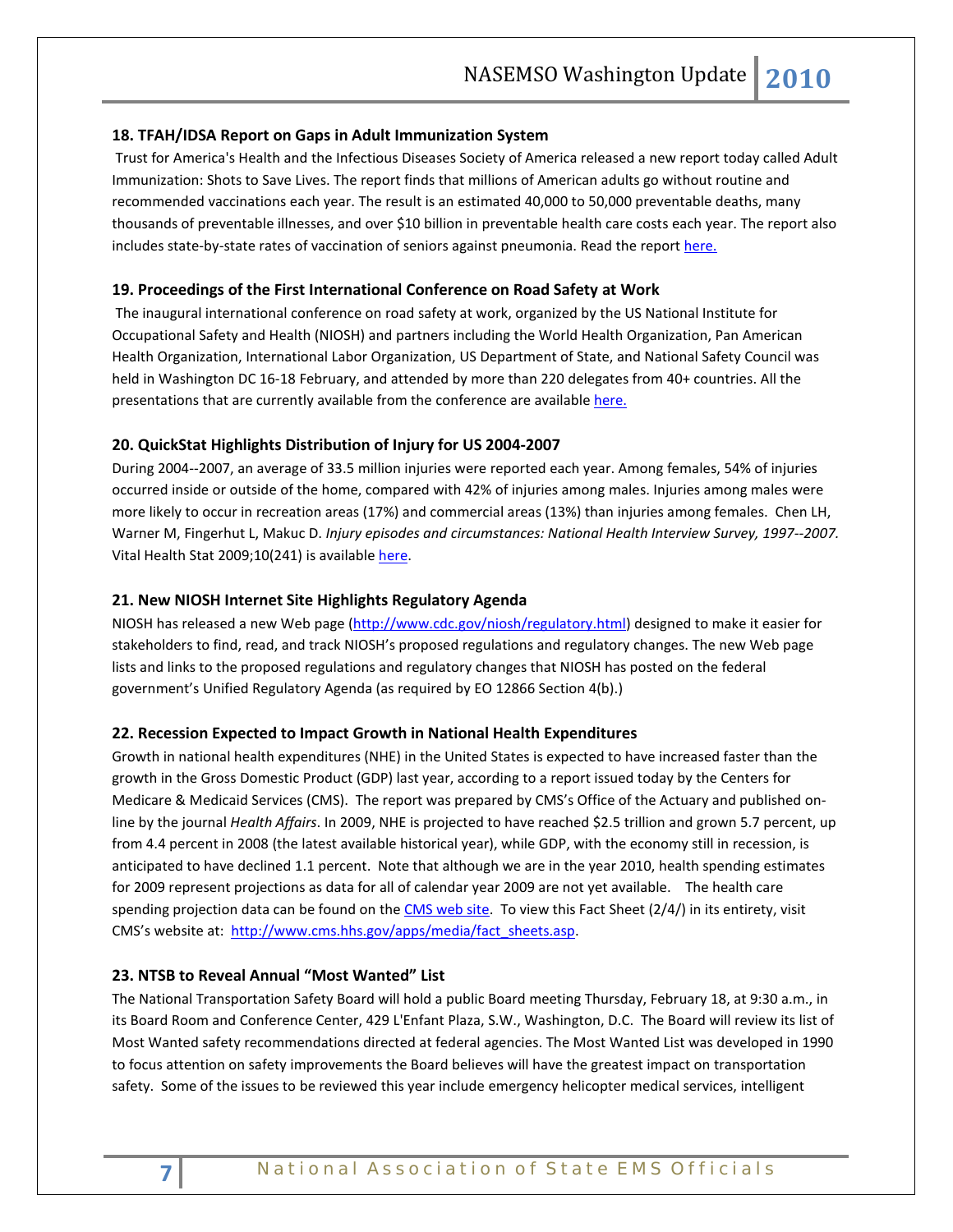highway technologies, motor carrier operations and operator fatigue. The Board will also discuss issues concerning rail car design and marine safety management systems. A live and archived webcast of the proceedings will be available on the Board's website at [www.ntsb.gov.](http://www.ntsb.gov/) Technical support details are available under "Board Meetings."

### **24. FDA Announces Voluntary Recall of Cardiac Science Automated External Defibrillators**

Cardiac Science Corporation and FDA notified healthcare professionals and consumers of a recall because the automated external defibrillator (AED) may not be able to deliver therapy during a cardiac resuscitation attempt, which may lead to serious adverse events or death. These AEDs were manufactured in a way that makes them potentially susceptible to failure under certain conditions. Each of the approximately 12,200 devices affected in this recall can be confirmed at the Cardiac Science Web site[, www.cardiacscience.com/AED195.](http://www.cardiacscience.com/AED195) The affected AEDs were manufactured or serviced between October 19, 2009 and January 15, 2010 and include the following models - Powerheart 9300A, 9300E, 9300P, 9390A, 9390E, CardioVive 92532 and CardioLife 9200G and 9231. Each affected AED should immediately be removed from service since it may not deliver the expected therapy. Read the complete MedWatch 2010 Safety summary, including a link to the firm press release [here.](http://www.fda.gov/Safety/MedWatch/SafetyInformation/SafetyAlertsforHumanMedicalProducts/ucm200138.htm) This issue is separate from the Company's November 13 announcement regarding a voluntary medical device correction. Each of the approximately 12,200 devices affected in this recall can be confirmed at the Cardiac Science Web site at [http://www.cardiacscience.com/AED1951.](http://www.cardiacscience.com/AED1951) Cardiac Science detected this issue through its internal quality systems and has received no complaints or reports of this problem in the field.

### **25. FDA Alerts Healthcare Community of Medication Use Errors Related to Maalox Total Relief**

FDA notified consumers and healthcare professionals about reports of serious medication errors involving consumers who used Maalox Total Relief when they had intended to use a Maalox liquid antacid product. Maalox Total Relief and the traditional Maalox products are both liquid medications available without a prescription, but are not interchangeable and are intended to treat different medical conditions. Maalox Total Relief is an upset stomach reliever and anti-diarrheal medication, while traditional Maalox liquid products Maalox Advanced Regular Strength and Maalox Advanced Maximum Strength are antacids. Maalox Total Relief is not appropriate for individuals who want to use an antacid, since it contains the active ingredient bismuth subsalicylate which is chemically related to aspirin and may cause serious adverse effects such as bleeding. Maalox Total Relief should not be used in people who have or have a history of gastrointestinal ulcers or a bleeding disorder. It also should not be taken by children and teens if they are recovering from a viral infection, nor by individuals who are taking certain medications including: oral antidiabetic drugs (OADs), anticoagulation (thinning the blood) drugs such as warfarin (Coumadin) and clopidogrel (Plavix), non-steroidal anti-inflammatory drugs (NSAIDS), and other antiinflammatory drugs. Read the complete MedWatch 2010 Safety summary, including links to the Drug Safety Communication and FDA news release [here.](http://www.fda.gov/Safety/MedWatch/SafetyInformation/SafetyAlertsforHumanMedicalProducts/ucm200672.htm)

#### **26. FDA Announces Recall of BD Q-Syte Luer Access Devices**

BD, Acacia Inc. (known as MPS Acacia), and FDA notified healthcare professionals of the recall of certain lots of BD devices. The BD Q-Syte Luer Access Device is a needleless valve manufactured by BD, intended for use with other infusion therapy products in the administration of fluids into the intravenous system. Use of the recalled devices may cause an air embolism or leakage of blood or therapeutic product which may result in serious injury or death. The REF/catalog and lot numbers which were sold in the US are noted in the firm's press release. The affected lots were distributed from November 2008 through November 2009. Any adverse events that may be related to use should be reported to the FDA's MedWatch Safety Information and Adverse Event Reporting Program online [at [www.fda.gov/MedWatch/report.htm\]](http://links.govdelivery.com/track?type=click&enid=bWFpbGluZ2lkPTcxNTE4NCZtZXNzYWdlaWQ9UFJELUJVTC03MTUxODQmZGF0YWJhc2VpZD0xMDAxJnNlcmlhbD0xMjE1NjgwNjg4JmVtYWlsaWQ9a3JvYmluNTIyQGdtYWlsLmNvbSZ1c2VyaWQ9a3JvYmluNTIyQGdtYWlsLmNvbSZleHRyYT0mJiY=&&&100&&&https://www.accessdata.fda.gov/scripts/medwatch/medwatch-online.htm), by phone 1-800-332-1088, or by returning the postage-paid FDA form 3500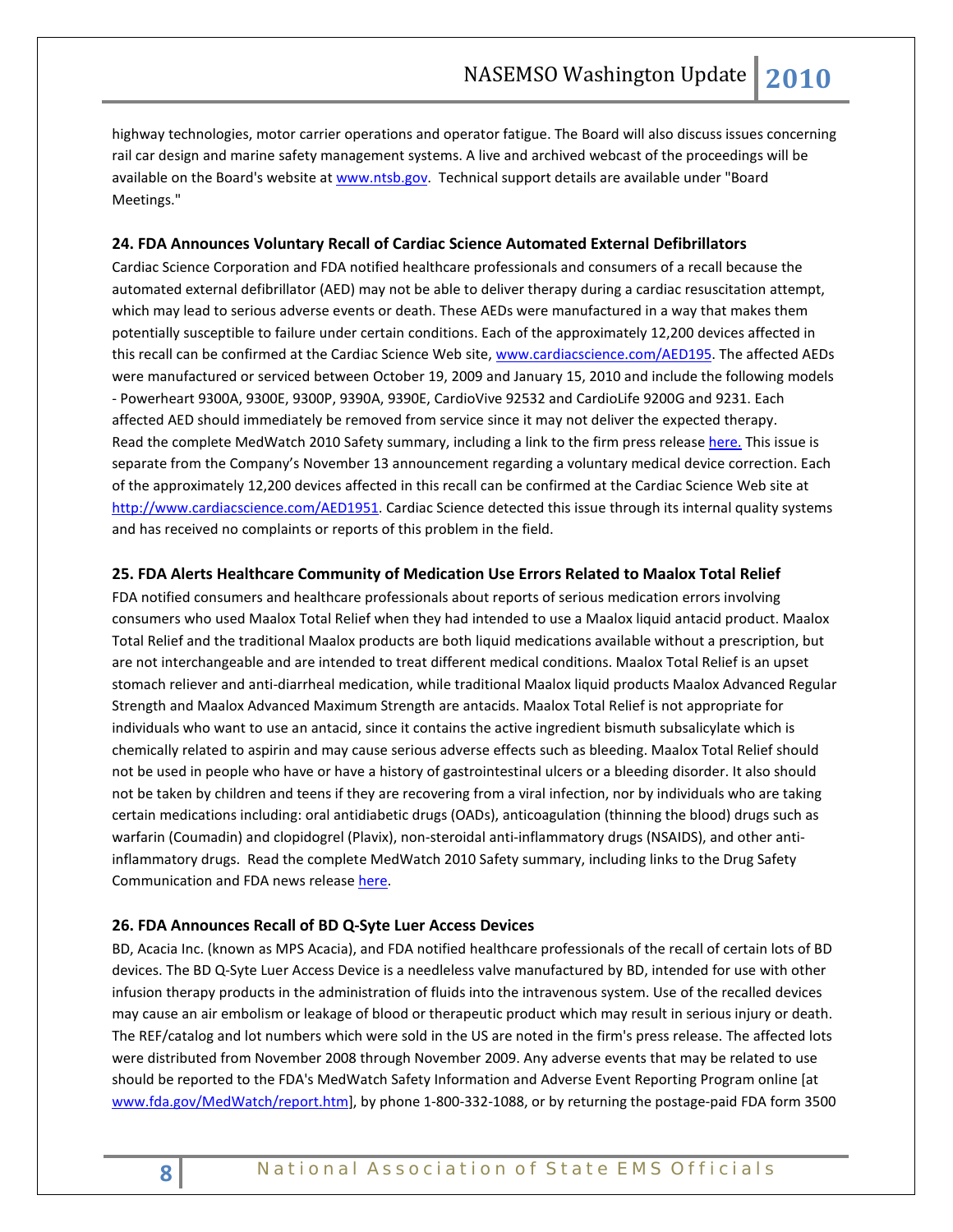[which may be downloaded from th[e MedWatch "Download Forms"](http://links.govdelivery.com/track?type=click&enid=bWFpbGluZ2lkPTcxNTE4NCZtZXNzYWdlaWQ9UFJELUJVTC03MTUxODQmZGF0YWJhc2VpZD0xMDAxJnNlcmlhbD0xMjE1NjgwNjg4JmVtYWlsaWQ9a3JvYmluNTIyQGdtYWlsLmNvbSZ1c2VyaWQ9a3JvYmluNTIyQGdtYWlsLmNvbSZleHRyYT0mJiY=&&&101&&&http://www.fda.gov/Safety/MedWatch/HowToReport/DownloadForms/ucm2007307.htm) page] by mail [to address on the preaddressed form] or fax [1-800-FDA-0178]. Read the complete MedWatch 2010 Safety summary, including links to both firm's press releases [here.](http://www.fda.gov/Safety/MedWatch/SafetyInformation/SafetyAlertsforHumanMedicalProducts/ucm200137.htm)

# **27. SCPC Highlights National Heart Failure Awareness Week**

The Society of Chest Pain Centers (SCPC) is pleased to recognize National Heart Failure Awareness Week as a means of increasing awareness about heart failure to those who are affected by this disease and those who are at risk for developing the disease. SCPC also sees National Heart Failure Awareness Week as an opportunity to help educate professionals who treat heart failure patients. Heightened awareness about heart failure fits in with SCPC's mission to eliminate heart disease as the number one cause of death worldwide and SCPC's desire to improve patient care processes. Heart failure accreditation by SCPC is the way to alleviate the heart failure epidemic and reduce the economic burdens of heart failure. For more information about heart failure accreditation. [www.scpcp.org](http://r20.rs6.net/tn.jsp?et=1103034482719&s=9569&e=001dYAw8IgAdi7Vbe9gwrhUgArvWBA-B5Q-AULQ0V7ImDD65qYbLYSFV8BlFfi0jNDRgzEzL4icYCdaMhpXza3Ln12Jlup7CuzdcOjYRQWinjU=) or contact the SCPC office at (614) 442-5950 or toll free 1-877-271-4176.

#### **28. Canadian Government Works to Improve Paramedic Job Mobility**

The Government of Canada is working with its provincial and territorial partners to ensure that paramedics are free to practice their occupation wherever opportunities may exist. The Alberta College of Paramedics will receive over \$1 million from the Government of Canada "to develop a single national standard and process for the qualification, assessment and certification of paramedics" which is expected to enhance reciprocity for practitioners. Canadian authorities have indicated that provinces will retain the authority to establish their own scopes of practice and practitioners will still be accountable to the receiving authority's core content and review/approval process. The paramedic regulatory authorities will also work towards developing a strategy for a common approach to assessing and recognizing the credentials of foreign-trained paramedics. More...

#### **29. Job Announcement: WV State EMS Medical Director**

West Virginia is seeking qualified candidates to apply for the position of state EMS medical director. Candidates should be a Board-certified Emergency Medicine physician with prehospital/EMS experience. Interested persons can view the posting at<http://www.state.wv.us/admin/personnel/> (search for "physician director.") Individuals can also emai[l Dr. William Rose,](mailto:William.D.Rose@wv.gov) Interim State EMS Medical Director with questions.

#### **30. Job Announcement: CDC OPHPR Director**

The Office of the Director, Centers for Disease Control and Prevention (CDC), is seeking exceptional candidates for the position of Director for the Office of Public Health Preparedness and Response (OPHPR), formerly the Coordinating Office for Terrorism Preparedness and Emergency Response (OPHPR). As the OPHPR Director and principal advisor, individuals will provide strategic direction, coordination, oversight, and accountability of all CDC/ATSDR preparedness and response activities related to public health emergencies, oversee the regulatory authorities of the control and access of select agents and toxins; and ensure appropriate application of legal, regulatory, legislative and policy aspects of public health and national security. must possess either an M.D. and/or Ph.D. in the health science, public health, social or behavioral science field(s). Searc[h www.usajobs.gov](http://www.usajobs.gov/) for announcement number AD10-10-019. Interested candidates must follow instructions posted a[t www.usajobs.gov](http://www.usajobs.gov/) , which outlines requirements for submitting information via email t[o seniorpositions@cdc.gov](mailto:seniorpositions@cdc.gov). You must apply no later than 12:00 p.m. EST on March 1, 2010 to receive consideration.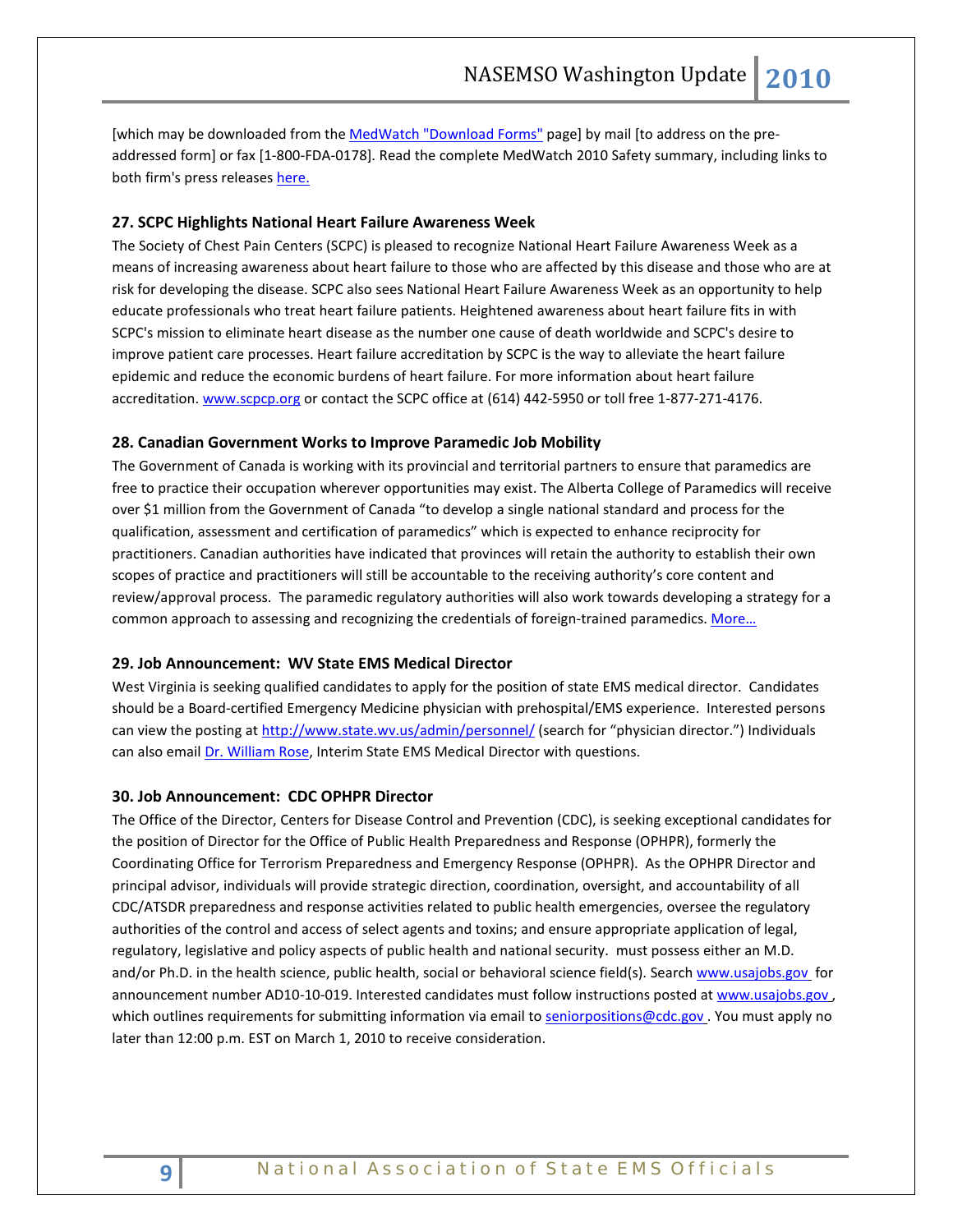### **31. Out-of-Hospital Endotracheal Intubation Experience and Patient Outcomes**

Corrected Proof, 08 February 2010 Henry E. Wang, G.K. Balasubramani, Lawrence J. Cook, Judith R. Lave, Donald M. Yealy Annals of Emergency Medicine. Researchers analyzed probabilistically linked Pennsylvania statewide emergency medicine services, hospital discharge, and death data of patients receiving out-of-hospital tracheal intubation, evaluating the association between patient survival and out-of-hospital rescuer cumulative tracheal intubation experience. Conclusion: Rescuer procedural experience is associated with improved patient survival after out-of-hospital tracheal intubation of cardiac arrest and medical nonarrest patients. Rescuer procedural experience is not associated with patient survival after out-of-hospital tracheal intubation of trauma nonarrest patients. [Abstract](http://www.annemergmed.com/search/quick) [| Full Text](http://www.annemergmed.com/search/quick) | [Full-Text PDF \(613 KB\)](http://download.journals.elsevierhealth.com/pdfs/journals/0196-0644/PIIS0196064409018411.pdf)

#### **32. Doctors Develop Life-Saving, Low-Cost Ventilators for Emergency, Rural and Military Use**

Anesthetists have designed three prototype low-cost ventilators that could provide vital support during major health care emergencies involving large numbers of patients, such as pandemics, and where resources are limited, such as in developing countries, remote locations or by the military. The team says it is possible to make simple ventilators that could be mass-produced for crises where there is an overwhelming demand for mechanical ventilation and a limited oxygen supply. More...

#### **33. IMGs in Non-Physician Health Care Positions**

Many international medical graduates (IMGs) come to the U.S. to pursue a career in medicine but are not able to match into a residency program (a requirement to practice medicine in the U.S.). For many of these physicians, a career in a non-physician field may be a viable option. In the [January 10 issue](http://www.ama-assn.org/ama1/pub/upload/mm/40/hp-01-2010.pdf) of the American Medical Association's Health Care Careers e-Letter, AMA asked whether physicians from other countries would be good candidates for nonphysician health care careers. Responses to "Would most if not all of these individuals have to start from the very beginning of a given field's educational requirements, or might there be some possibility of advanced standing based on their possessing an MD degree from another country?" indicate that some are entering EMS professions. To view the discussion, click [here…](http://www.ama-assn.org/ama/pub/education-careers/careers-health-care/health-care-careers-e-letter/img-position.shtml)

### **UPCOMING EVENTS**

# **\*\*\*STATEWIDE EMS CONFERENCES\*\*\***

ITLS Ohio Emergency Care Conference, Ohio Chapter, International Trauma Life Support Crowne Plaza Columbus North, Columbus, OH. February 25 – 28, 2010. Contact: ITLS Ohio at 888/464-2857 or [info@itraumaohio.org](mailto:info@itraumaohio.org) " Website: itraumaohio.org.

PULSE CHECK 2010, the 55th Annual Educational Conference & Trade Show of the NYS Volunteer Ambulance & Rescue Association, will be held Thursday evening September 30, 2010 to Sunday morning October 3, 2010 at the Holiday Inn Albany on Wolf Road. Information is posted on the Association's web site at [www.nysvara.org.](http://www.nysvara.org/)

New Jersey Statewide Conference on EMS, Atlantic City November 11th - 13th 2010. For more information visit: [www.njemsconference.com](http://www.njemsconference.com/)

New Jersey METI Games. November 11th - 12<sup>th</sup>, 2010. For more information visit [www.njemsconference.com.](http://www.njemsconference.com/)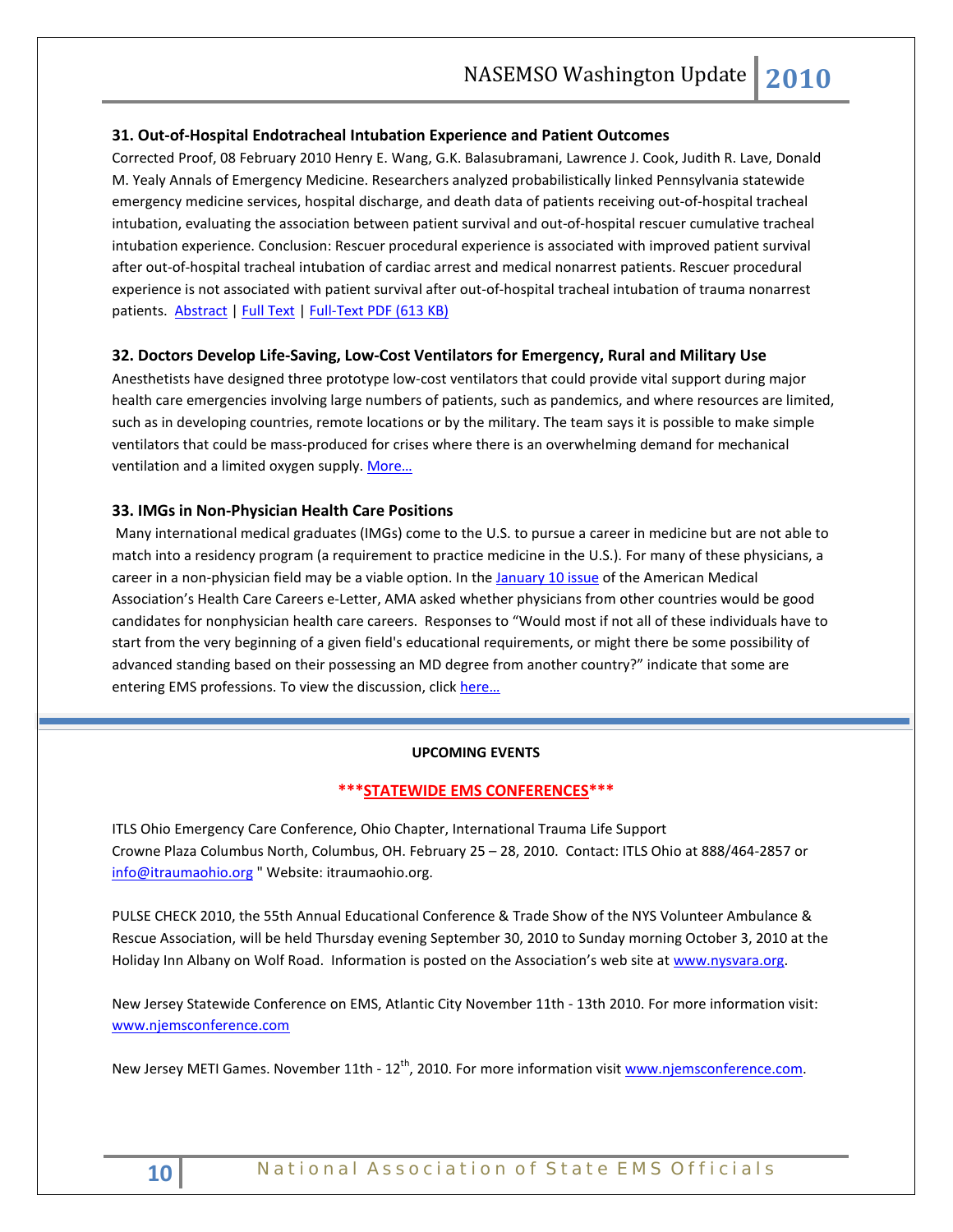# **\*\*\*National Conferences and Special Meetings\*\*\***

ENA Leadership Conference. February 17-21, 2010. Hyatt Regency Chicago. Chicago, IL. For more information, go to [www.ena.org.](http://www.ena.org/)

\*Trust for America's Health invites you to a congressional briefing: *Ready or Not? -- Protecting the Public's Health from Disease, Disasters, and Bioterrorism. Friday, February 26, 2010. 10:00 – 11:00 AM. Capitol Visitors Center – Congressional Meeting Room South. Please RSVP to Dara Lieberman at [dlieberman@tfah.org.](mailto:dlieberman@tfah.org)*

The NIOSH Personal Protective Technology Program will host the 3rd Annual Stakeholders' Meeting on March 2 and 3, 2010 at the Hyatt Regency Pittsburgh Airport.

EMS Today. JEMS Conference and Exposition. March 2-6, 2010. Baltimore Convention Center, Baltimore, MD. More information a[t www.EMSToday.com.](http://www.emstoday.com/)

2010 AAMS Spring Conference. March 17-19, 2010 Washington Marriott at Metro Center, Washington, DC. For more information, go to [www.aams.org.](http://www.aams.org/)

EMSC Town Hall Conference Call. April 14, 2010 from 3:30 pm to 5:00 pm (eastern). The local number is (202) 476- 6338 or call toll-free dial (877) 355-6338 and enter EMSC (3672) for the meeting ID#.

IAFC's Fire Rescue Med Conference. May 1-5, 2010. Orleans Hotel, Las Vegas, NV. For more information, go to [http://www.iafc.org/displaycommon.cfm?an=1&subarticlenbr=6.](http://www.iafc.org/displaycommon.cfm?an=1&subarticlenbr=6) 

EMS ON THE HILL DAY, May 3-4, 2010, Washington, D.C. Updates and more information on the event will be posted on the NAEMT web site[, www.naemt.org.](http://www.naemt.org/)

ITS America Annual Meeting and Exposition. May 3-5, 2010. Houston, TX. For more information go to [http://www.itsa.org/annualmeeting.html.](http://www.itsa.org/annualmeeting.html) 

ACEP 2010 Leadership and Advocacy Conference. May 16-19, 2010. Washington, DC. Go t[o www.acep.org](http://www.acep.org/) for more information.

Joint NASEMSO Mid-Year/EMSC Grantee Meeting. May 25-27, 2010. Doubletree Hotel, Bethesda, MD. More info a[t www.nasemso.org.](http://www.nasemso.org/) 

Institute of Medicine Forum on Medical and Public Health Preparedness for Catastrophic Events. June 9-10, 2010. Washington, DC. See<http://www.iom.edu/en/Activities/PublicHealth/MedPrep.aspx> for more information.

EMSC Town Hall Conference Calls 3:30 pm to 5:00 pm (eastern) July 14, 2010. The local number is (202) 476-6338 or call toll-free dial (877) 355-6338 and enter EMSC (3672) for the meeting ID#.

Pinnacle 2010. July 26-30, 2010. Sheraton San Diego Hotel and Marina. San Diego, CA For more information, go to [www.pinnacle-ems.com.](http://www.pinnacle-ems.com/)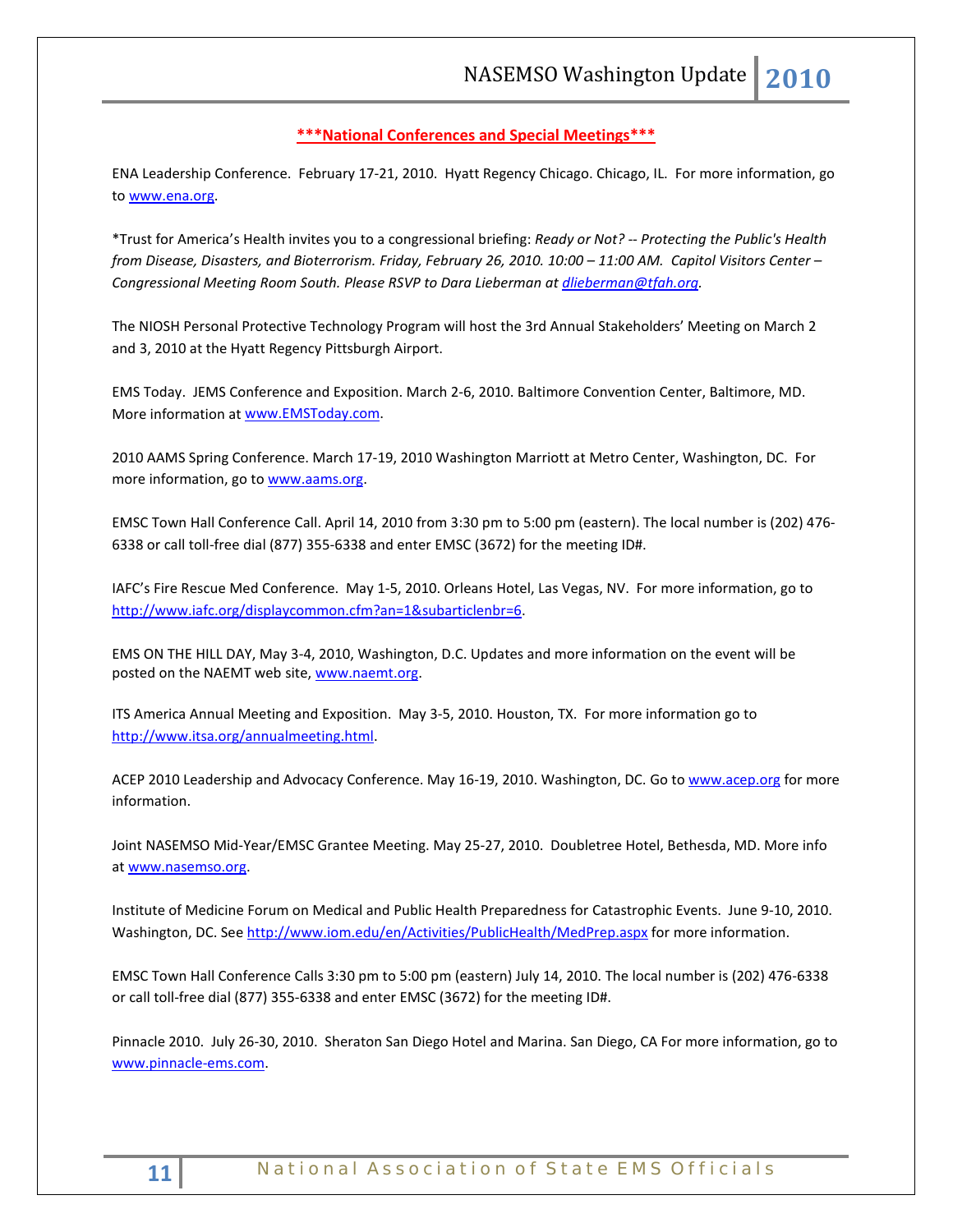\*6th International Roundtable on Community Paramedicine. August 9-13, 2010, Vail CO. For more information, go to [http://www.ircp.info/.](http://www.ircp.info/)

15<sup>th</sup> Annual NAEMSE Symposium. September 7-12, 2010. Renaissance Hotel & Convention Center in Schaumburg, IL. For more information, go to http://www.naemse.org/symposium.

ENA Annual Meeting. San Antonio Convention Center, San Antonio, TX. General Assembly September 22-34, Scientfic Assembly September 23-25, 2010. Go to [www.ena.org](http://www.ena.org/) for more information.

NAEMT Annual Meeting at EMS EXPO 2010 - Sept. 27 – Oct. 1, 2010. Dallas Convention Center, Dallas, TX. For more information, go to [http://www.firehouseevents.com/.](http://www.firehouseevents.com/)

ACEP Scientific Assembly 2010. September 28 - October 1, 2010. Mandalay Bay, Las Vegas, NV. For more information, go to www.acep.org.

Institute of Medicine Forum on Medical and Public Health Preparedness for Catastrophic Events. October 6-7, 2010. Washington, DC. See<http://www.iom.edu/en/Activities/PublicHealth/MedPrep.aspx> for more information.

NASEMSO Annual Meeting. October 10-15, 2010, Norfolk Marriott Waterside/Waterside Convention Center Norfolk, Virginia. More info available at [www.nasemso.org.](http://www.nasemso.org/) Sponsorship and exhibitor information [now available.](http://www.nasemso.org/Meetings/Annual/NASEMSO2010Sponsors-Exhibitors.asp)

2010 Air Medical Transport Conference October 11-13, 2010. Ft. Lauderdale, FL. For more information, go to [www.aams.org.](http://www.aams.org/) 

ECCU 2010. Emergency Cardiac Care Update, December 8-11, 2010. San Diego, CA. Sponsored by the Citizen CPR Foundation. For more information, go t[o http://eccu2010.com/.](http://eccu2010.com/)

**See more EMS Events on NASEMSO's web site at<http://www.nasemso.org/Resources/Calendar/index.asp>**

#### **NASEMSO Staff Contacts**

Elizabeth B. Armstrong, CAE, MAM / Executive Director (703) 538-1799 ext. 7 - [armstrong@nasemso.org](mailto:armstrong@nasemso.org)

Sharon Kelly / Executive Assistant (703) 538-1799 ext. 2 - [kelly@nasemso.org](mailto:kelly@nasemso.org)

Kathy Robinson / Program Manager (703) 538-1799 ext. 4 – [robinson@nasemso.org](mailto:robinson@nasemso.org)

Kevin McGinnis/Program Manager (571) 749-7217 -- [mcginnis@nasemso.org](mailto:mcginnis@nasemso.org) Leslee Stein-Spencer/Program Manager Email: [Stein-Spencer@nasemso.org](mailto:Stein-Spencer@nasemso.org)

Mary Hedges/Program Manager [Hedges@nasemso.org](mailto:Hedges@nasemso.org)

Karen Thompson / Web Site Content Manager  $(828)$  693-5045 - [thompson@nasemso.org](mailto:thompson@nasemso.org)